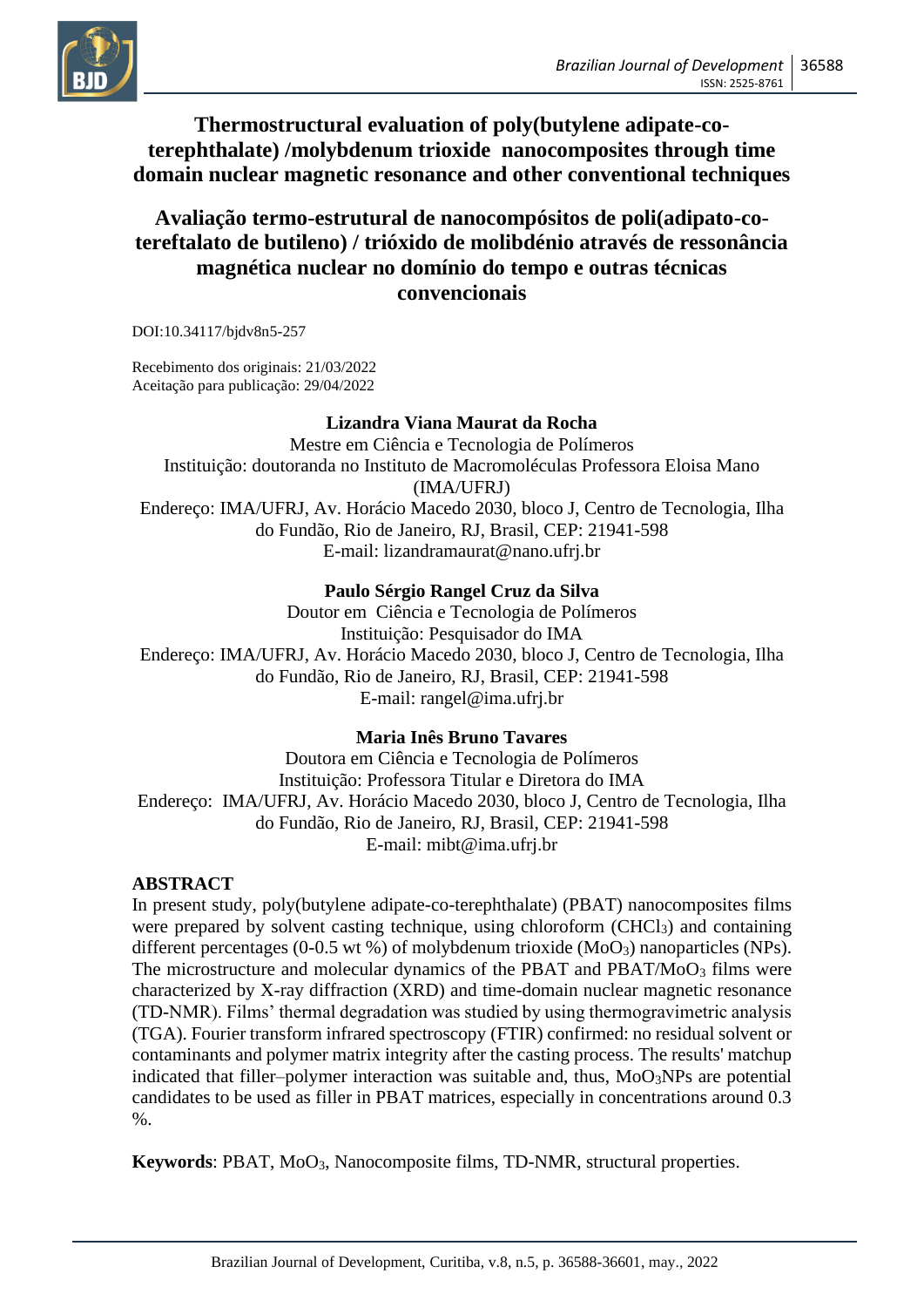

## **ABSTRACT**

No presente estudo, as películas de nanocompósitos de poli(adipato-co-tereftalato de butileno) (PBAT) foram preparadas por técnica de fundição por solventes, utilizando clorofórmio (CHCl3) e contendo diferentes percentagens (0-0,5 wt %) de trióxido de molibdénio (MoO3) nanopartículas (NPs). A microestrutura e a dinâmica molecular dos filmes PBAT e PBAT/MoO3 caracterizaram-se pela difracção de raios X (XRD) e pela ressonância magnética nuclear de domínio temporal (TD-NMR). A degradação térmica dos filmes foi estudada utilizando a análise termogravimétrica (TGA). A espectroscopia de infravermelho por transformação de Fourier (FTIR) confirmou: nenhum solvente residual ou contaminantes e integridade da matriz do polímero após o processo de fundição. A correspondência dos resultados indicou que a interacção enchimentopolímero era adequada e, portanto, os MoO3NPs são potenciais candidatos a serem utilizados como enchimento em matrizes PBAT, especialmente em concentrações em torno de 0,3 %.

**Palavras-chave:** PBAT, MoO3, filmes nanocompostos, TD-NMR, propriedades estruturais.

### **1 INTRODUCTION**

In the last decade, accumulation of tons of polymeric waste in landfills, rivers and oceans worries society, public authorities, and private institutions. Consequently, scientific research on biodegradable polymers and their composites is conducted to meet demands of plastic products in a more sustainable way. PBAT is an aliphatic/aromatic co-polyester-based biodegradable polymer applied to the agricultural films' industry, compost bags and packaging in general. PBAT has thermoplastic properties, performance and versatility very similar to conventional plastics as polyethylene, with specific advantages such as: high elongation at break and low water vapor permeability, being quite elastic, water and tear resistant, "printable" and suitable to be in contact with food it's accepted as food package material by FDA [4, 7, 9-11, 13, 16, 22-26].

Studies on hybrid (organic-inorganic) nanocomposites are extremely relevant due to potential for increasing thermal stability, improving barrier properties, increasing dimensional stability, increasing physical and chemical resistance, changing crystallinity, implementing antimicrobial activity, among others. Aiming to achieve polymer matrix improvements, the elements that will compose the nanocomposite, their proportions, and the obtaining method needs to be well-adjusted  $[2, 5, 8, 27, 28]$ .

Molybdenum oxide  $(MoO<sub>3</sub>)$  was the nanofiller chosen by its mechanical and chemical properties: very high melting point, a low coefficient of thermal expansion and a high level of thermal conductivity. Thus,  $MoO<sub>3</sub>$  nanoparticles (NPs) are an all-rounder filler usable in many different industries. Among all molybdenum compounds, trioxide is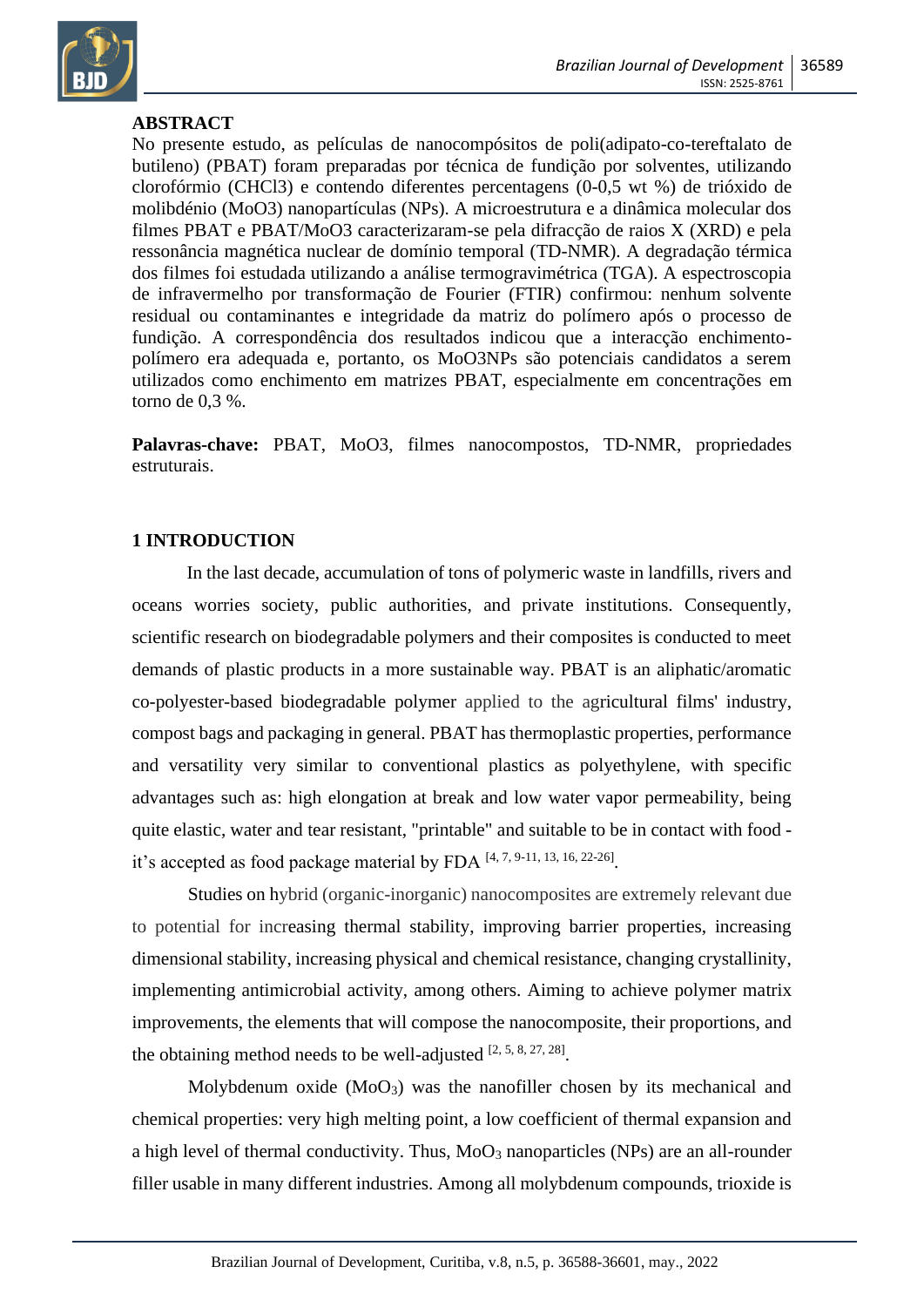

the one produced on a larger scale than all, since it is a very important industrial catalyst. Moreover,  $Mo<sub>3</sub> NPs$  exhibits no cytotoxicity and has also been studied as a potential antimicrobial when dispersed in polymeric matrices. When this kind of material is in contact with water molecules, release  $H^+$  ions that form an acidic surface capable of deteriorating cell growth and proliferation. In this way,  $PBAT/Moo<sub>3</sub>$  films may represent a potential nanocomposite for active packaging  $[1, 3, 6, 15, 20, 30]$ .

### **2 MATERIALS AND METHODS**

### 2.1 MATERIALS

PBAT - ECOFLEX<sup>®</sup> F Blend C120 (density = 1,25-1,27 g/cm<sup>3</sup>; melting point = 110-120 $^{\circ}$ C; Mw = 14.2 × 104 g/mol) was received from BASF, BR. Molybdenum oxide (MoO3 nanopowder) was purchased from Sigma Aldrich, India. Chloroform P.A./ACS (99,8% - stabilized with amylene) were purchased from NEON. All chemicals were used without further purification.

#### **3 FILMS PREPARATION**

All films were prepared using solvent evaporation technique, casting. PBAT-CHCl<sup>3</sup> solutions were prepared in a 1:25 ratio (w/vol), by adding the preformed polymer to the solvent, at room temperature, ending total dissolution with magnetic stirring for leastwise 30 minutes. After obtaining a homogeneous and clear solution, identical aliquots were collected and poured over glass plates. It took at least 24 hours for the complete removal of CHCl3. Once the pure polymer films were obtained, the incorporation of MoO<sup>3</sup> nanopowder (NPs) into the PBAT solution was tested and performed. PBAT-CHCl<sub>3</sub>/MoO<sub>3</sub> solutions were prepared with 0.1, 0.3 and 0.5 wt % MoO3. For nanocomposite casting, the same protocol applied to pure polymer films was followed.

Table 1 - Formulations of PBAT and PBAT/MoO<sub>3</sub> films. Sample tag PBAT  $MoO<sub>3</sub>(% in mass)$ PBAT pure polymer Mo1 99.9 % 0.1 %  $M<sub>0</sub>3$  99.7 % 0.3 % Mo<sub>5</sub> 99.5 % 0.5 %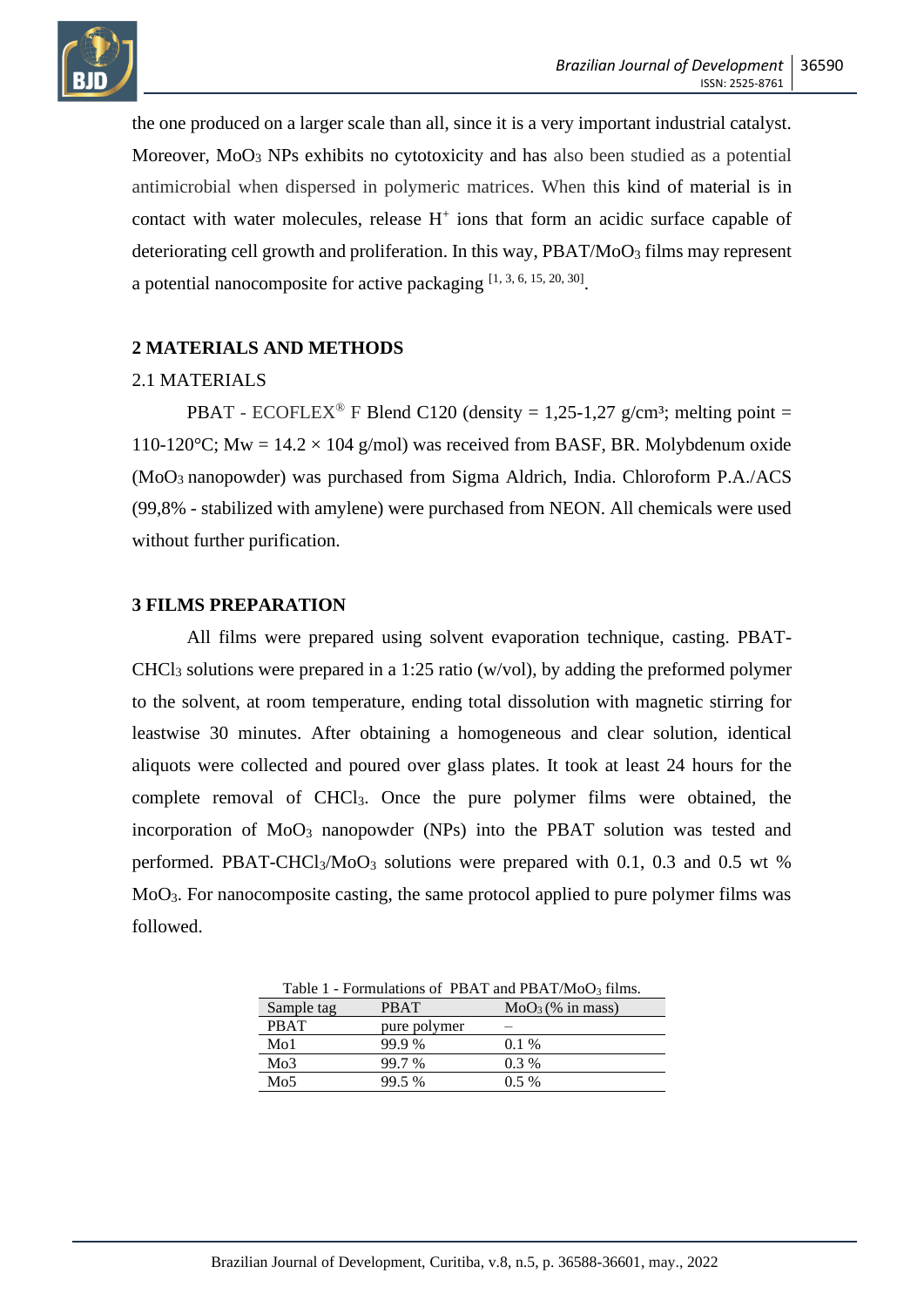

### **4 CHARACTERIZATION METHODS**

**FTIR:** All infrared spectra were obtained using a PERKINELMER Frontier FTIR/FIR spectrophotometer (Spectrum version 10.4.2, serial number 98737), with attenuated total reflectance (ATR) accessory, 60 consecutive scans and  $4 \text{ cm}^{-1}$  resolution within the range of 500–4,000 cm−1 . All samples were directly placed on the support after the solvent was completely evaporated.

**TGA**: Thermogravimetric analysis was carried out using a TGA Q500 DA TA instrument (V20.10 Build 36). All samples were placed in aluminum pans, which were loaded into the equipment. Mass change as a function of temperature was measured by heating the samples from 30 to 700 °C at 10 °C.min<sup>-1</sup>, under an inert atmosphere  $(N_2)$ .

**XRD**: X-ray diffraction studies were performed on a Rigaku Ultima IV X-ray diffractometer (40 kV, 20 mA), using Cu target, at room temperature, in the range of  $2\theta$  $= 2-50$  degree,  $0.05\%$ .

**TD-NMR**: Time-domain nuclear magnetic resonance measurements were performed in a Maran Ultra spectrometer with an electromagnetic field of 0.54 T (23.4 MHz for the proton), placed inside 18 mm diameter probes, at room temperature (30 °C). The longitudinal  $(T_1H)$  and transverse  $(T_2H)$  relaxation times were obtained by inversion recovery (IR) and free induction decay refocused by magic sandwich echo (MSE-FID), respectively. MSE-FID was conducted with up to 1024 data points linearly spaced at intervals of 0.5 microsecond. Experimental points were fitted using WinFit® software, applying one exponential for  $T_1$  and a set of exponential, Gaussian and Abragamian curves for  $T_2$ .

### **5 RESULTS AND DISCUSSION**

### 5.1 FTIR

Pure PBAT film FTIR spectrum showed characteristic stretching bands and peaks matching with the polymer matrix spectra reported in the literature, around 2960; 1720; 1265; 728 cm<sup>-1 [12, 18, 21]</sup>. These data suggests that there were no contaminants, in the polymer or in the solvent, as well as there was no contamination during the casting process.

As can be seen in Figure 1, all nanocomposite films synthesized also showed the characteristic FTIR profile expected for the polymer matrix. The absence of displacements and enlargements in the bands of interest is indicating that there was only physical interaction between system components, keeping its chemical integrity.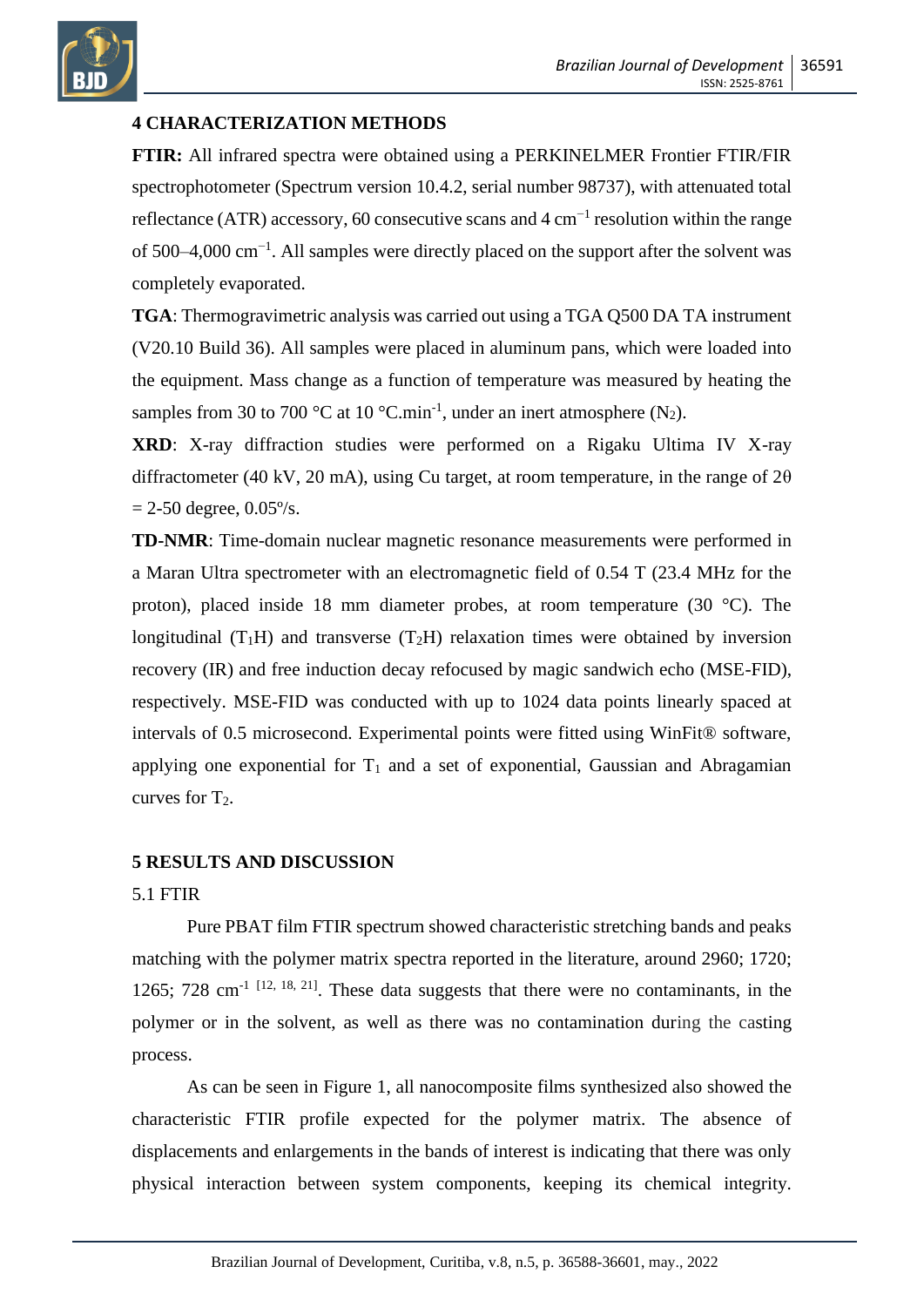

Furthermore, this analysis was useful to confirm the total evaporation of chloroform, whose residue, clearly not detected, could be harmful.



#### **6 TGA**

Thermogravimetric analysis (TGA) intended to observe the thermal degradation process suffered by the polymer and its nanocomposites. The results obtained can be seen in Figure 2. Relative mass loss and its derivative (DTGA) were recorded as a function of temperature. PBAT films showed degradation profiles in agreeing with similar results previously reported, performed under similar conditions [14, 19, 27]. Thermal stability increased between  $0.1 - 0.3$  %  $\text{MoO}_3$  NPs. Above that, it was noted a slight heat resistance reduction. These results may be a consequence of good filler dispersion in the systems Mo1 and Mo3, which may have allowed the essentially paramagnetic NPs to absorb the energy, increasing the overall thermal resistivity of the system. With higher NPs' concentrations, on the other hand, the trend was to subtly reduce thermal stability. For Mo5, such reduction could be associated with NPs' agglomeration and poor dispersion of the fillers within polymer matrix. Broadly analyzing the DTGA curves, it can be seen that the presence of molybdenum trioxide caused a more uniform degradation kinetic profile.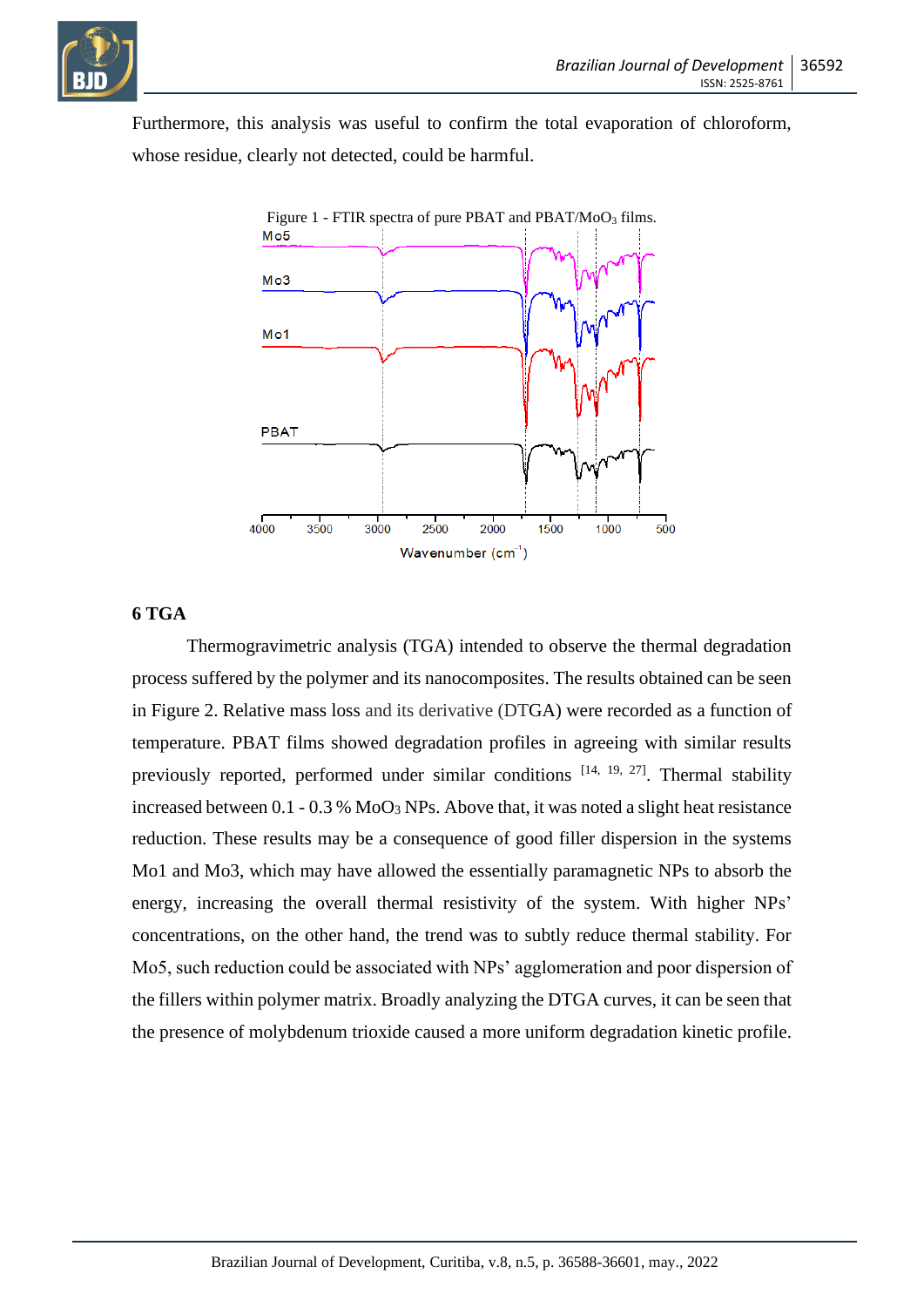



For understanding DTGA data, numerical points of thermal decomposition for pure PBAT and PBAT/MoO<sub>3</sub> films were listed in Table 2. 0.1 % molybdenum NPS was able to increase the thermal resistivity of the matrix only modestly. There was a more expressive increase in Tonset for Mo3. Tpeak values improve for all nanocomposites compared to the pure polymer. Mo3 presented the most satisfactory data regarding the improvement of this thermal property. Mo5 did not demonstrate better thermal performance than Mo3, suggesting that concentrations greater than 0.3 % NPs would not be necessary or even recommended.

|             |                                              | Table 2 - Thermal decomposition properties for PBAT and PBAT/MoO <sub>3</sub> films. |
|-------------|----------------------------------------------|--------------------------------------------------------------------------------------|
| Sample      | $T_{\text{onset}} (\pm 1 \text{ }^{\circ}C)$ | $T_{\text{peak}}$ ( $\pm 1$ °C)                                                      |
| <b>PBAT</b> | 364                                          | 387                                                                                  |
| Mo1         | 366                                          | 389                                                                                  |
| Mo3         | 369                                          | 391                                                                                  |
| Mo5         | 364                                          | 390                                                                                  |

### **7 XRD**

XRD patterns of PBAT nanocomposites are shown with diffraction peaks at 14º,  $17^{\circ}$ ,  $20^{\circ}$ ,  $23^{\circ}$ , and  $25^{\circ}$  corresponding to the (010) (110) (100) and (111) planes of PBAT, respectively (Figure 3). PBAT shows its characteristic crystalline planes and its amorphous halo, demonstrating its semi-crystalline characteristic. The X-ray diffraction allows exploring the structure and possible changes in PBAT matrix depending on the prepared nanocomposites, by the position and the shape of the peaks shown in the diffractograms, as well as by the values calculated for the crystallinity degree (Xc) (Table 3). The crystallinity value was calculated by the area equation, where Xc was given by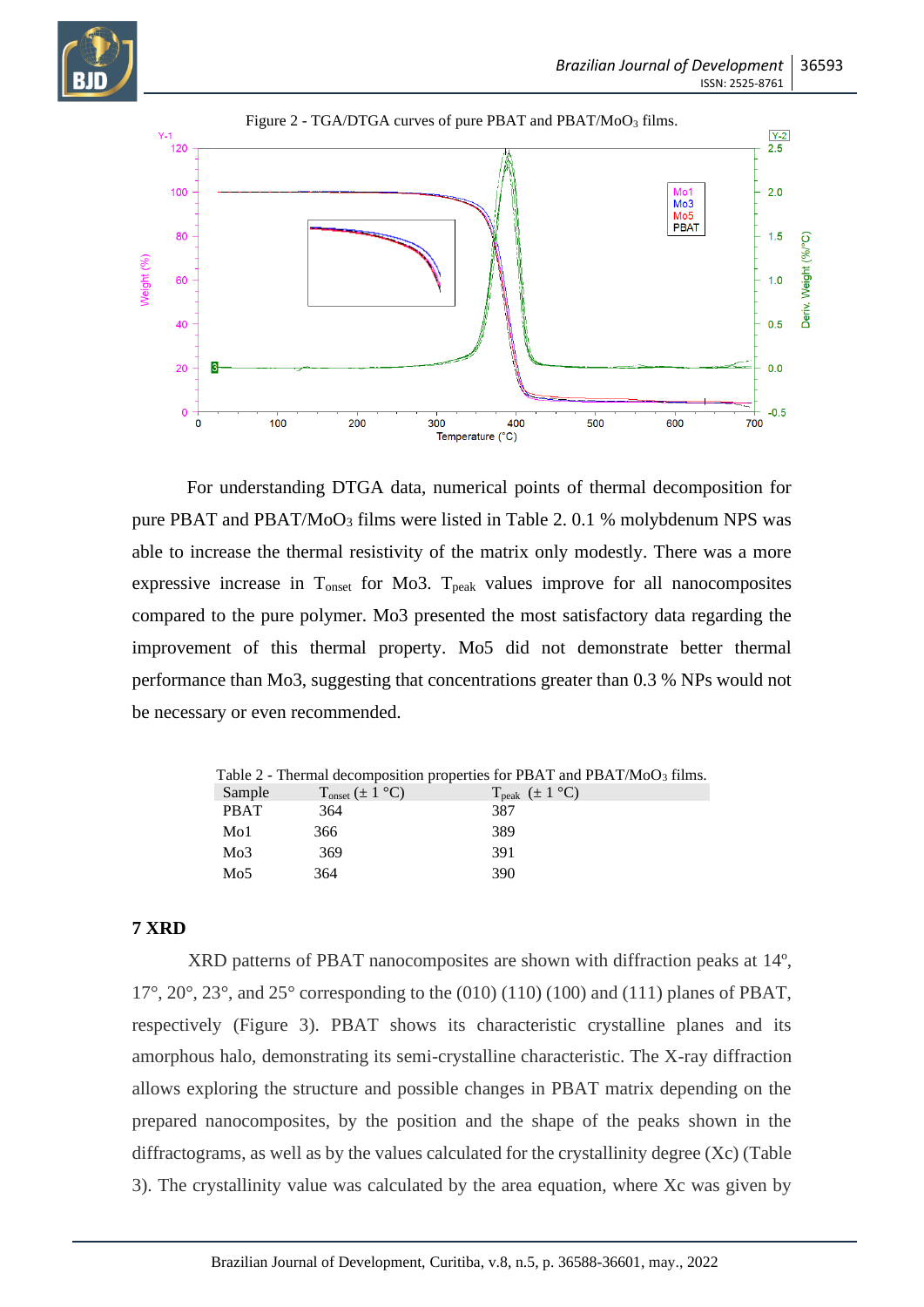

the ratio between the area of crystalline regions and the total area of the material  $(amorphous + crystalline)$ , multiplied by 100.

In Figure 3, it is also possible to observe the characteristic peaks of the crystalline planes of molybdenum trioxide. The diffraction pattern of  $α$ -MoO<sub>3</sub> confirms the orthorhombic crystalline structure Joint Committee on Powder Diffraction Standards (PASCARIU et al., 2020) with the main diffraction peaks at 23°, 26°, 27°, 30°, indexed by  $(110)$ ,  $(040)$ ,  $(021)$  and  $(130)$ . Systems with higher concentrations of MoO<sub>3</sub>NP's have both the matrix and NP crystal planes.





An increase in signals intensity is observed for Mo1 and Mo3 when compared to the other diffractograms, resulting in the highest Xc for both. The observation of peaks around 14º, 17°, 20°, 23°, associated with the crystalline region of PBAT and the absence of peaks associated with molybdenum in Mo1 and Mo3 also suggest a good dispersion of the filler through the polymer matrix.

Table 2 shows that NPs' incorporation made the crystallinity degree more than double for systems Mo1 and Mo3 (129% increase compared to PBAT and Mo5). However, the system with  $0.5\%$  MoO<sub>3</sub>NP's did not show this same feature. Possibly, the undue increase in filler concentration may have caused NPs' agglomeration due to the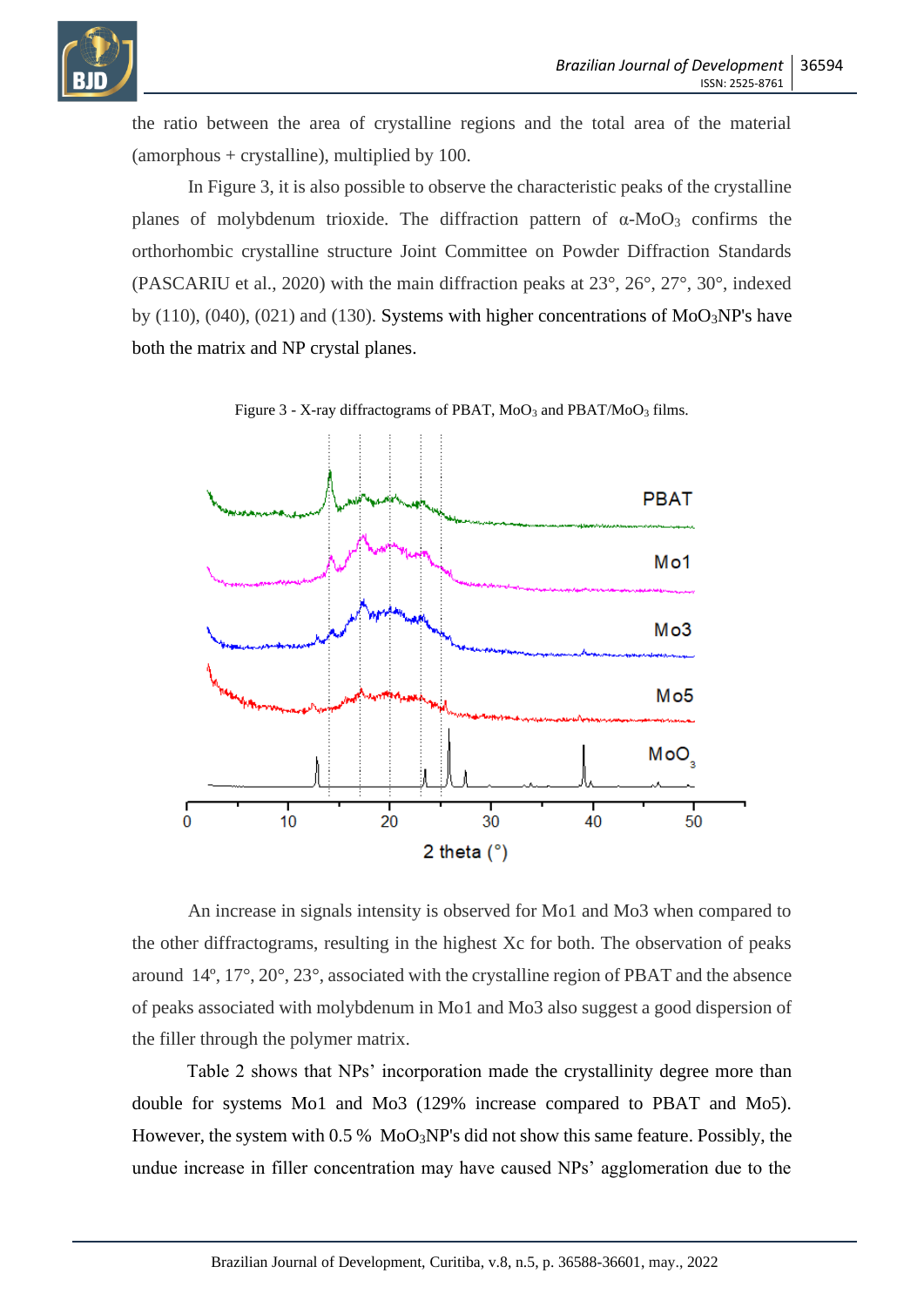

high affinity between the metal oxide particles, making the system more heterogeneous and expanding its amorphous halo.

Table 3. Crystallinity of pure and nanocomposite films of  $\text{PBAT}/\text{MoO}_3$  obtained from X-ray data, using the Ruland method

| Sample           | Crystallinity degree (%) |  |  |
|------------------|--------------------------|--|--|
|                  | $(\pm 1)$                |  |  |
| <b>PBAT</b>      |                          |  |  |
| M <sub>0</sub> 1 | 16                       |  |  |
| Mo3              | 16                       |  |  |
| Mo5              |                          |  |  |

#### **8 TD-NMR**

Time-domain nuclear magnetic resonance was used to complement structural study and evaluate the molecular dynamics of the materials. It's an effective unconventional technique with several advantages: non-destructiveness, quick, versatile and provides very sensitive measurements. This relaxometry method can be performed in magnetic fields of different strengths due to determine the relaxation times.

 $T_1H$ , the longitudinal relaxation times, which is involved with the return of the magnetization to the thermal equilibrium, was converted into relaxation domain distributions (Figure 4). The spin–lattice relaxation time is sensitive to the intermolecular interactions, which provides information on particles' dispersion, as well as the homogeneity of the system as a whole. As molybdenum is a paramagnetic metal, it interacts with H chains and is expected to decrease relaxation times after its incorporation into polymeric matrices. Indeed, a numerical reduction in relaxation times is only actually observed for Mo3 and Mo5. Possibly, 0.1 % MoO3NPs was not enough to change the molecular mobility of the sample to the point of shifting  $T_1H$  to lower times. Also, analyzing the width of the time domain curves, Mo3 stands out by the greater narrowing of the curve in the main region, signaling superior homogeneity among studied systems. Mo1 showed increased heterogeneity due to its wider base curve and a substantial increase in the second domain time, which can be attributed to larger crystal sizes, corroborating what was denoted by XRD.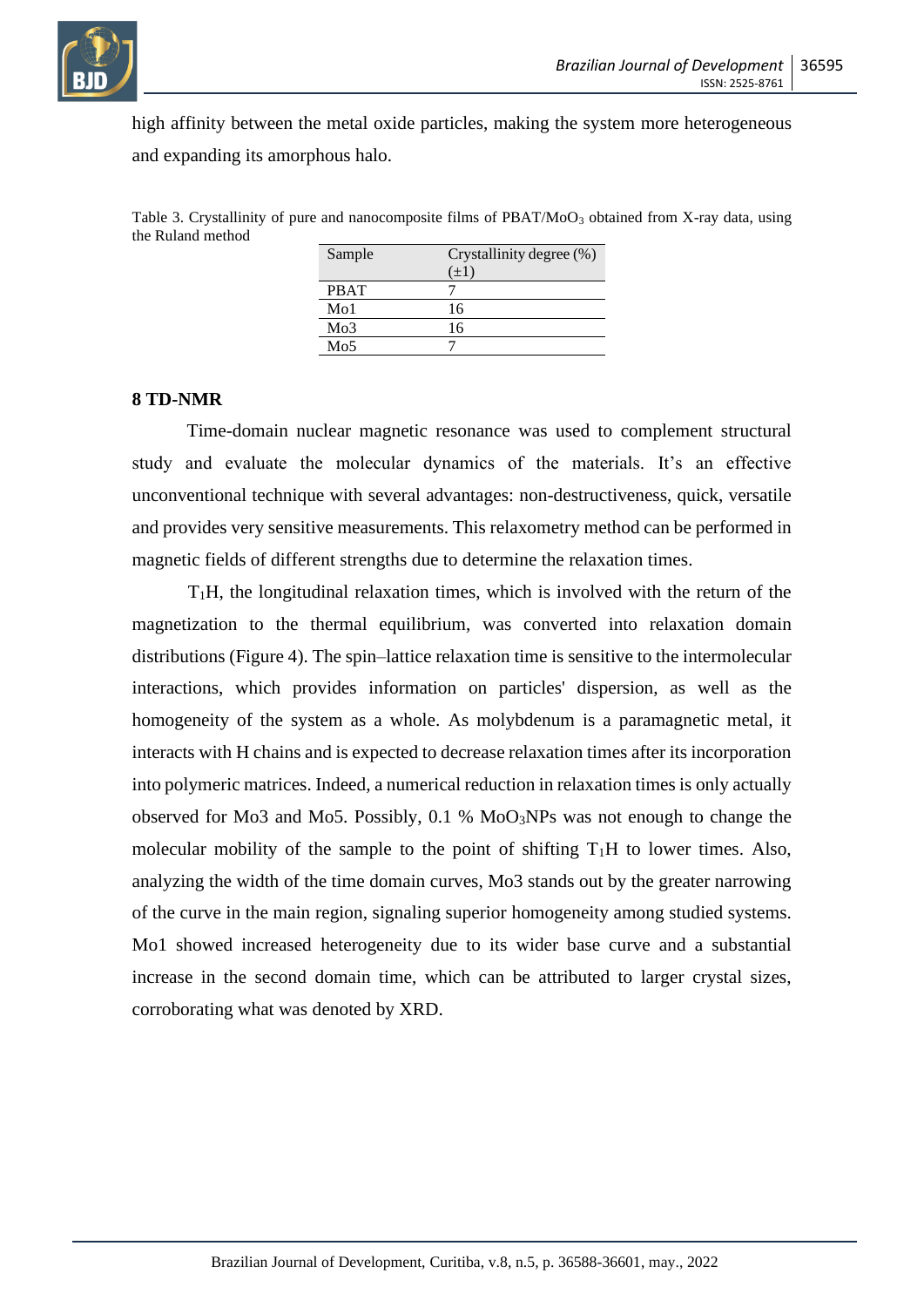



Figure 4. Distributions of longitudinal relaxation times domains

The Mo3 profile may indicate a good NPs dispersion in the amorphous phase or preferentially in one of the polymer phases. In Mo1, the NP dispersion seems to generate multiple interactions, with the NPs being clustered in different ways.

Magic sandwich echo Free Induction Decay (MSE-FID) signal, described in Table 4, was composed of three distinct regions: high rigidity  ${}^{1}H$  nuclei related to the rigid fraction  $(F_R)$ , hydrogens at the interface, from semi-rigid mobility  $(F_{SR})$ , and, finally, the region of high mobility <sup>1</sup>H, that show higher  $T_2H$  values (F<sub>M</sub>). This technique allows elucidation of much information concerning the crystalline and amorphous regions in each sample. For Mo5, there is a reduction in the mobile fraction, but with higher mobility, a much longer time in the phase of greater mobility. The discussion about crystallinity revolves around the rigid fraction, which is percentage higher in Mo1 and Mo5, but has shorter times especially in Mo3 and, secondarily, Mo5. Thus, one can assume the migration of NPs to one of the matrix phases, preferably.

From the data and correlations of MSE-FID, Mo3 stands out, with better balance in the measured values and, consequently, a better fit of FID (Figure 5), showing that it can represent a better distribution of particles through the polymer.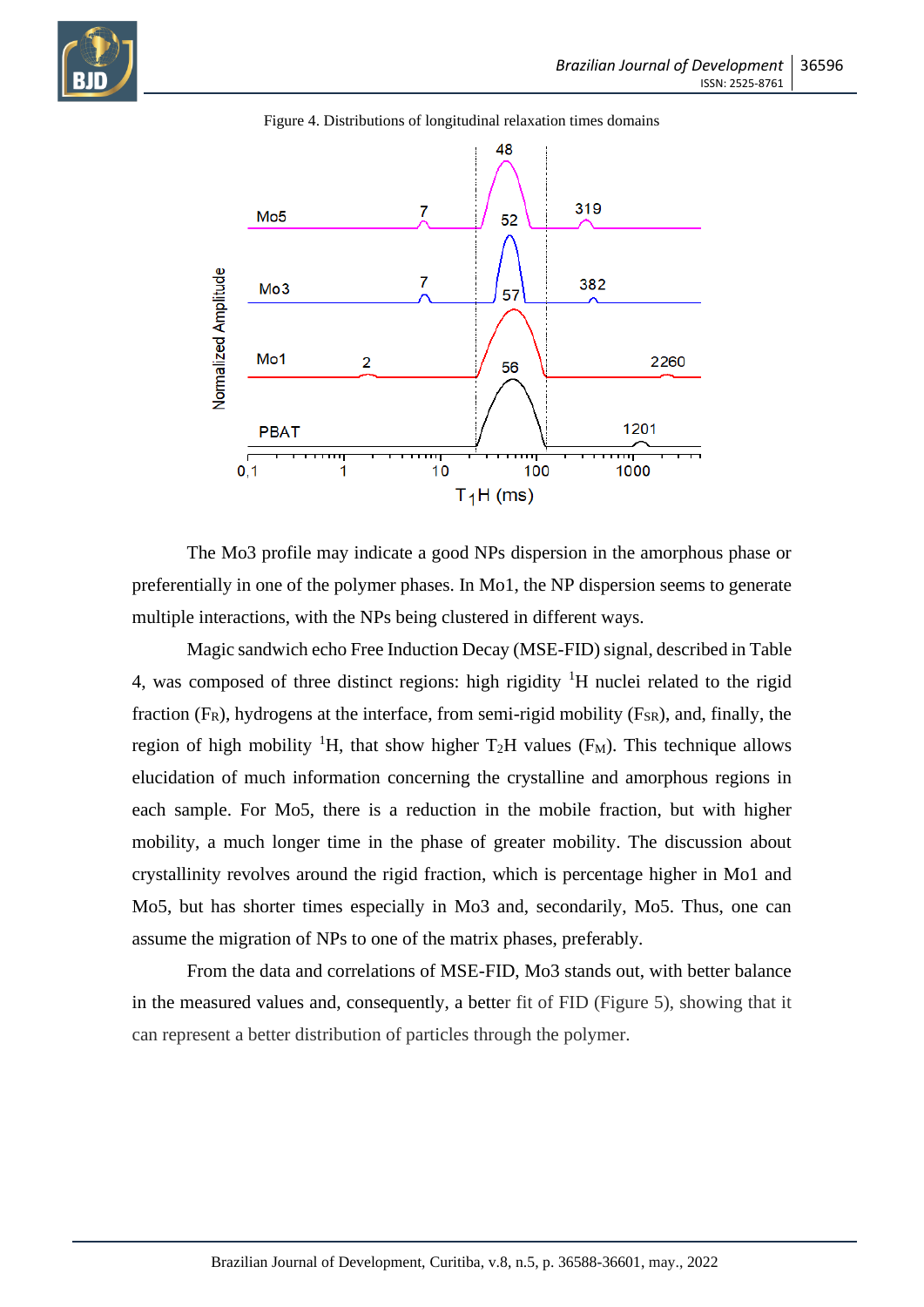



#### Figure 5. MSE refocused FIDs for all samples

Table 4. Transverse relaxation times of the hydrogen nucleus  $(T_2)$  associated with each sample fraction, obtained by MSE-FID

| Sample      | $%$ $F_R$ | $T_{2R}(\mu s)$ | $%$ $F_{SR}$ | $T_{2SR}(\mu s)$ | $% F_M$ | $T_{2M}(\mu s)$ |
|-------------|-----------|-----------------|--------------|------------------|---------|-----------------|
| <b>PBAT</b> | 29        | ٦Ω.             | 59           | 133              |         | $\overline{r}$  |
| Mo1         |           |                 |              | 139              |         | 261             |
| Mo3         |           |                 | 49           | 142              |         | 163             |
| Mo5         |           | 10              | 59           | 40ء              |         | 498             |

#### **9 CONCLUSIONS**

The FTIR results indicate that the interactions between  $MoO<sub>3</sub>$  and PBAT are just physical. Thermogravimetry pointed out improvement in thermal resistance for Mo3. Nonetheless, XRD shows interferences in the crystals plans and in the crystallinity degree from Mo1 and Mo3 in compared to pure PBAT. It could indicate a nucleating action of MoO3 in these concentrations. The time domain analyses show a change in the molecular mobility homogeneity to Mo3 and Mo5.

The homogeneity change was most pronounced in Mo3, indicating a possible agglomeration or bad distribution of nanofiller in Mo5. MoO<sub>3</sub>NPs changed the dynamic of systems molecular mobility and the crystallinity process, promoting an increase in some crystals plans, specially in Mo3. The results pointed to Mo3 as the most promising system in this context.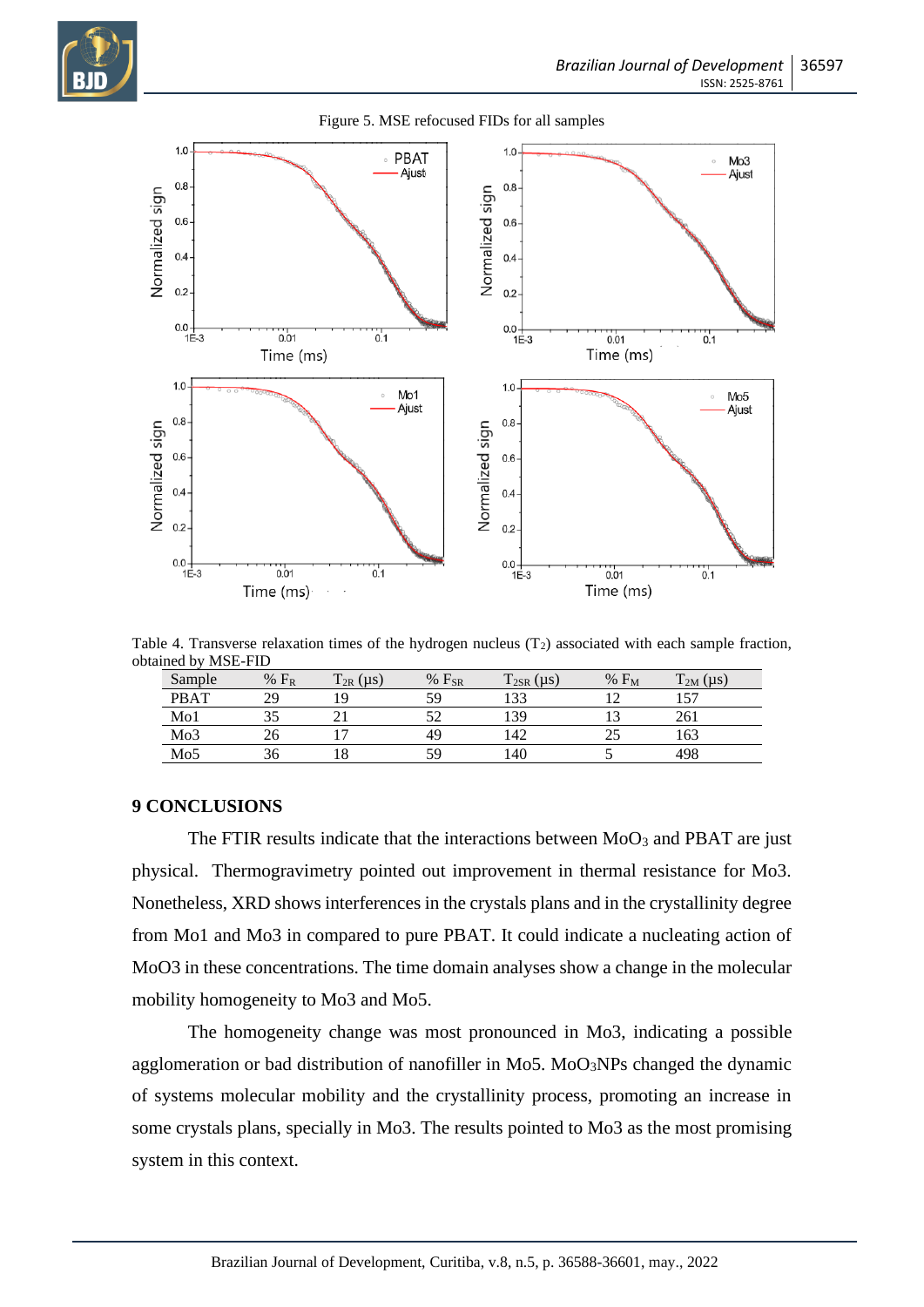

#### **STATEMENTS AND DECLARATIONS**

We acknowledge IMA, UFRJ. Additionally, we would like to thank the funding agencies that supported this research: Conselho Nacional de Desenvolvimento Científico e Tecnológico – CNPq, Coordenação de Aperfeiçoamento de Pessoal de Nível Superior – Capes and Fundação de Amparo à Pesquisa do Estado do Rio de Janeiro – FAPERJ.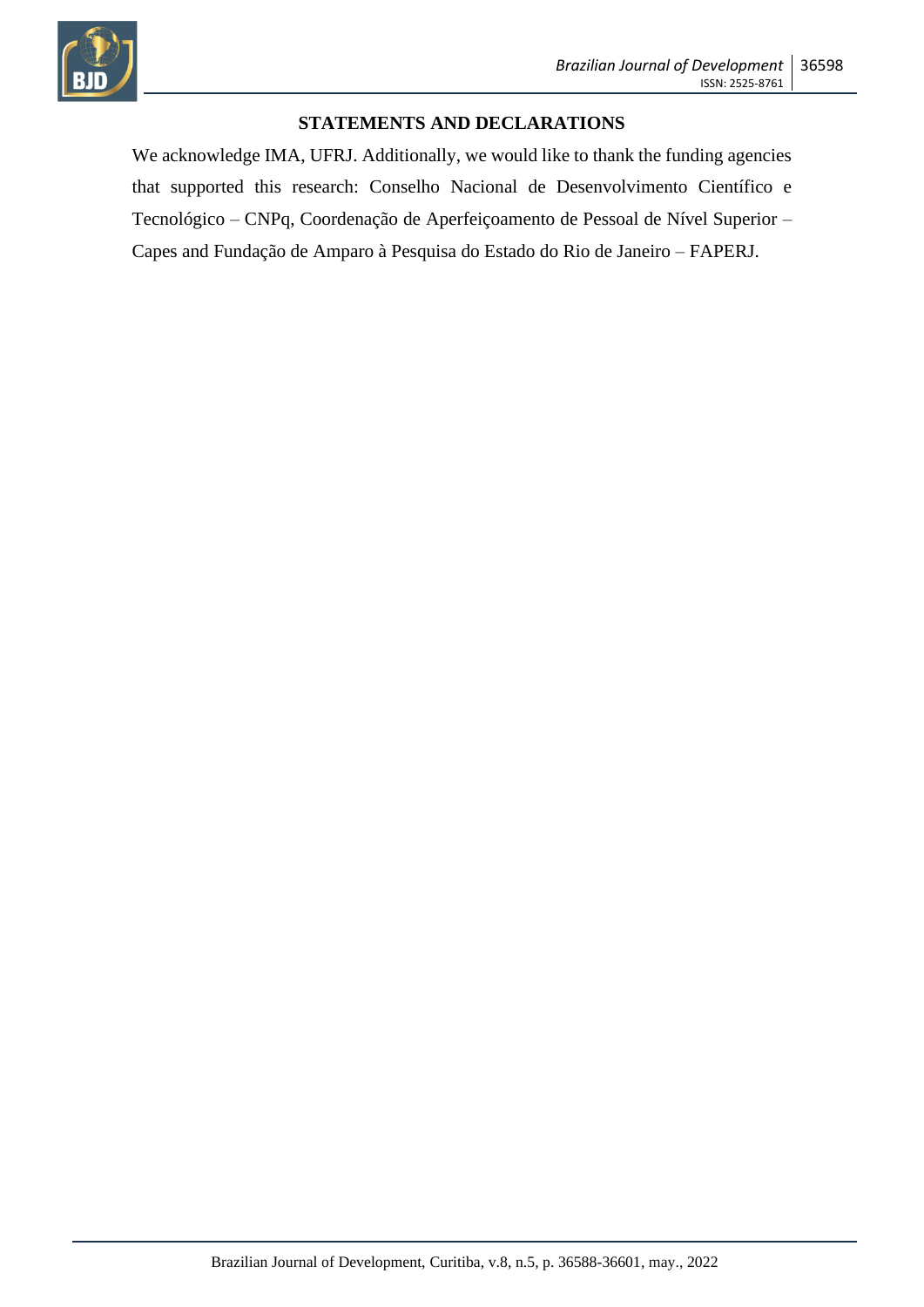

#### **REFERENCES**

1. BALENDHRAN, S. et al. Two-Dimensional Molybdenum Trioxide and Dichalcogenides. Advanced Functional Materials. 2013; https://doi.org/10.1002/adfm.201300125

2. BODAGHI, H. et al. Evaluation of the photocatalytic antimicrobial effects of a TiO2 nanocomposite food packaging film by in vitro and in vivo tests. LWT - Food Science and Technology. 2013; http://dx.doi.org/10.1016/j.lwt.2012.07.027

3. BOŽINOVI, K. et al. In-vitro toxicity of molybdenum trioxide nanoparticles on human keratinocytes. Elsevier. 2020; https://doi.org/10.1016/j.tox.2020.152564

4. BRITO, G. F. et al. Biopolímeros, Polímeros Biodegradáveis e Polímeros Verdes. Revista Eletrônica de Materiais e Processos. , v. 6, n. 2, p. 127–139, 2011. ISSN 1809‐ 8797

5. EMAMIFAR, A. et al. Evaluation of nanocomposite packaging containing Ag and ZnO on shelf life of fresh orange juice. Innovative Food Science & Emerging Technologies. 2010; http://dx.doi.org/10.1016/j.ifset.2010.06.003

6. FAZELIPOUR, S. et al. Effect of molybdenum trioxide nanoparticles on histological changes of uterus and biochemical parameters of blood serum in rat. 2020; https://doi.org/10.1007/s00580-020-03137-5

7. FRANCHETTI, S. M. M.; MARCONATO, J. C. Polímeros biodegradáveis - Uma solução parcial para diminuir a quantidade dos resíduos plásticos. Quimica Nova. 2006; https://doi.org/10.1590/S0100-40422006000400031

8. FUKUSHIMA, K.; RASYIDA, A.; YANG, M. C. Characterization, degradation and biocompatibility of PBAT based nanocomposites. Applied Clay Science. 2013; https://doi.org/10.1590/0370-44672018720077

9. HAIDER, T. P. et al. Plastics of the Future? The Impact of Biodegradable Polymers on the Environment and on Society. Angewandte Chemie - International Edition. 2019; https://doi.org/10.1002/anie.201805766

10. IWATA, T. Biodegradable and bio-based polymers: Future prospects of ecofriendly plastics. Angewandte Chemie - International Edition. 2015; https://doi.org/10.1002/anie.201410770

11. JARAMILLO, A. F. et al. Comparative Study of the Antimicrobial Effect of Nanocomposites and Composite Based on Poly(butylene adipate-co-terephthalate) Using Cu and Cu/Cu 2 O Nanoparticles and CuSO 4. Nanoscale Research Letters. 2019; https://doi.org/10.1186/s11671-019-2987-x

12. JIANG, G. et al. Structure and improved properties of PPC/PBAT blends via controlling phase morphology based on melt viscosity. Journal of Applied Polymer Science. 2020; https://doi.org/10.1002/app.48924

13. LAMBERT, S.; WAGNER, M. Environmental performance of bio-based and biodegradable plastics: The road ahead. Chemical Society Reviews. 2017; https://doi.org/10.1039/c7cs00149e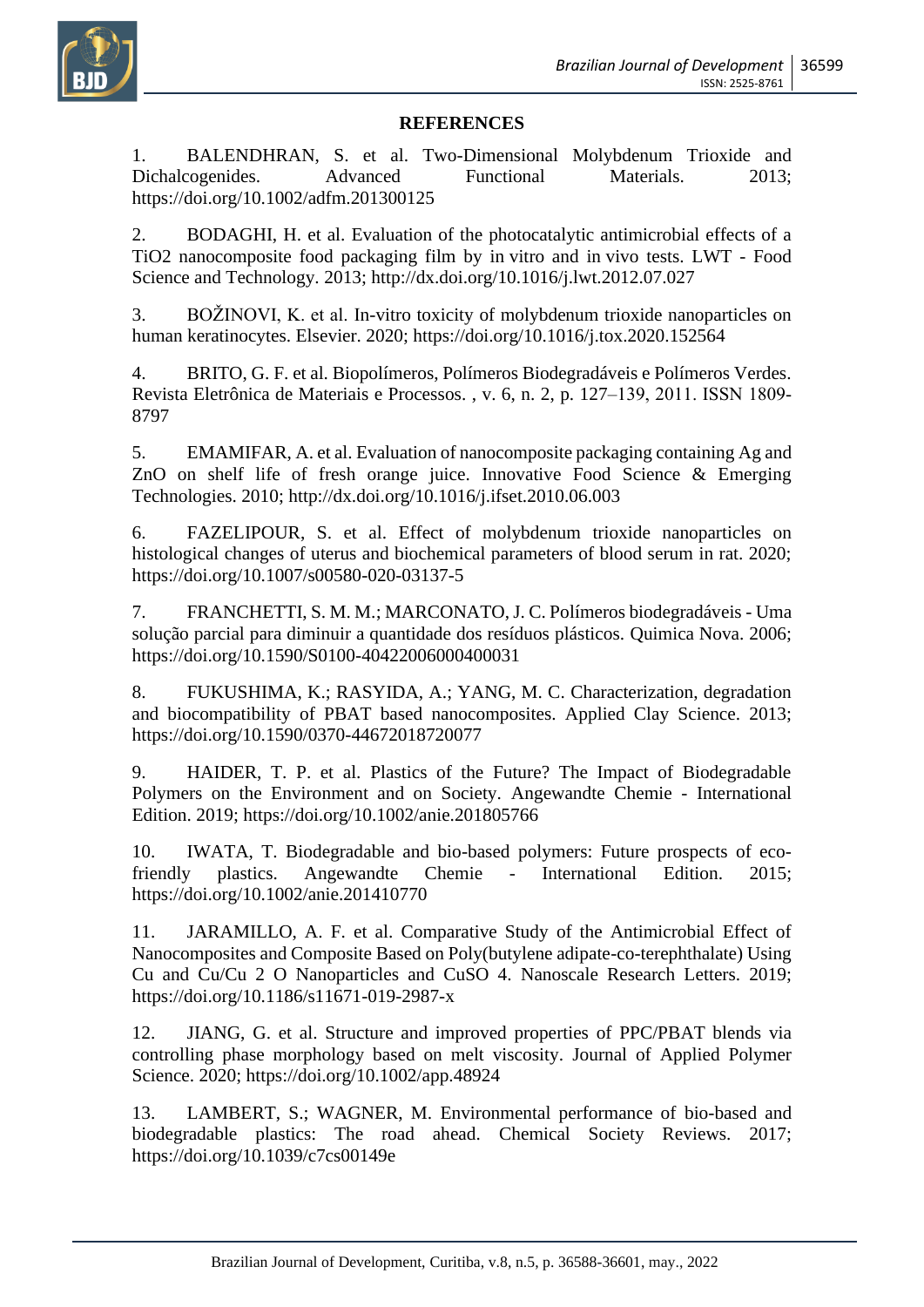

14. LI, G. et al. An Investigation of the thermal degradation of the intumescent coating containing  $MoO<sub>3</sub>$  and Fe<sub>2</sub>O<sub>3</sub>. Surface and Coatings Technology. 2008; http://dx.doi.org/10.1016%2Fj.surfcoat.2007.11.016

15. MARIMUTHU, M. et al. Methylene Blue-Fortified Molybdenum Trioxide Nanoparticles: Harnessing Radical Scavenging Property. ACS Publications. 2018; https://doi.org/10.1021/acsami.8b15841

16. MOUSTAFA, H. et al. PLA/PBAT bionanocomposites with antimicrobial natural rosin for green packaging. ACS Applied Materials and Interfaces. 2017; https://doi.org/10.1021/acsami.7b05557

17. PASCARIU, P. et al. New Electrospun ZnO:MoO3 Nanostructures: Preparation, Characterization and Photocatalytic Performance. Nanomaterials. 2020; https://doi.org/10.3390/nano10081476

18. REN, Y. et al. Biodegradation Behavior of Poly (Lactic Acid) (PLA), Poly (Butylene Adipate-Co-Terephthalate) (PBAT), and Their Blends Under Digested Sludge Conditions. Journal of Polymers and the Environment. 2019; https://link.springer.com/article/10.1007/s10924-019-01563-3

19. RIZZARELLI, P. et al. Determination of polyethylene in biodegradable polymer blends and in compostable carrier bags by Py-GC/MS and TGA. Journal of Analytical and Applied Pyrolysis. 2016; https://doi.org/10.1016/j.jaap.2015.12.014

20. SEBENIK, R. F. et al. Molybdenum and Molybdenum Compounds. In: Ullmann's Encyclopedia of Industrial Chemistry. 2000; https://doi.org/10.1002/14356007.a16\_655.pub2

21. SIYAMAK, S. et al. Effect of Fiber Esterification on Fundamental Properties of Oil Palm Empty Fruit Bunch Fiber/Poly(butylene adipate-co-terephthalate) Biocomposites. International Journal of Molecular Sciences. 2012; https://doi.org/10.3390/ijms13021327

22. TOUCHALEAUME, F. et al. Performance and environmental impact of biodegradable polymers as agricultural mulching films. Chemosphere. 2016; https://doi.org/10.1016/j.chemosphere.2015.09.006

23. VASILE, C. Polymeric Nanocomposites and Nanocoatings for Food Packaging: A Review. Materials. 2018; https://dx.doi.org/10.3390%2Fma11101834

24. VENKATESAN, R.; RAJESWARI, N. TiO<sub>2</sub> nanoparticles/poly(butylene adipateco-terephthalate) bionanocomposite films for packaging applications. Polymers for Advanced Technologies. 2017; https://doi.org/10.1002/pat.4042

25. WANG, B. et al. Interlayer Engineering of Molybdenum Trioxide toward High-Capacity and Stable Sodium Ion Half/Full Batteries. Advanced Functional Materials. 2020; https://doi.org/10.1002/adfm.202001708

26. WANG, H. et al. Soil burial biodegradation of antimicrobial biodegradable PBAT films. Polymer Degradation and Stability. 2015; https://doi.org/10.1016/j.polymdegradstab.2015.03.007

27. XIANG, S. et al. Evaluation of PLA content in PLA/PBAT blends using TGA.